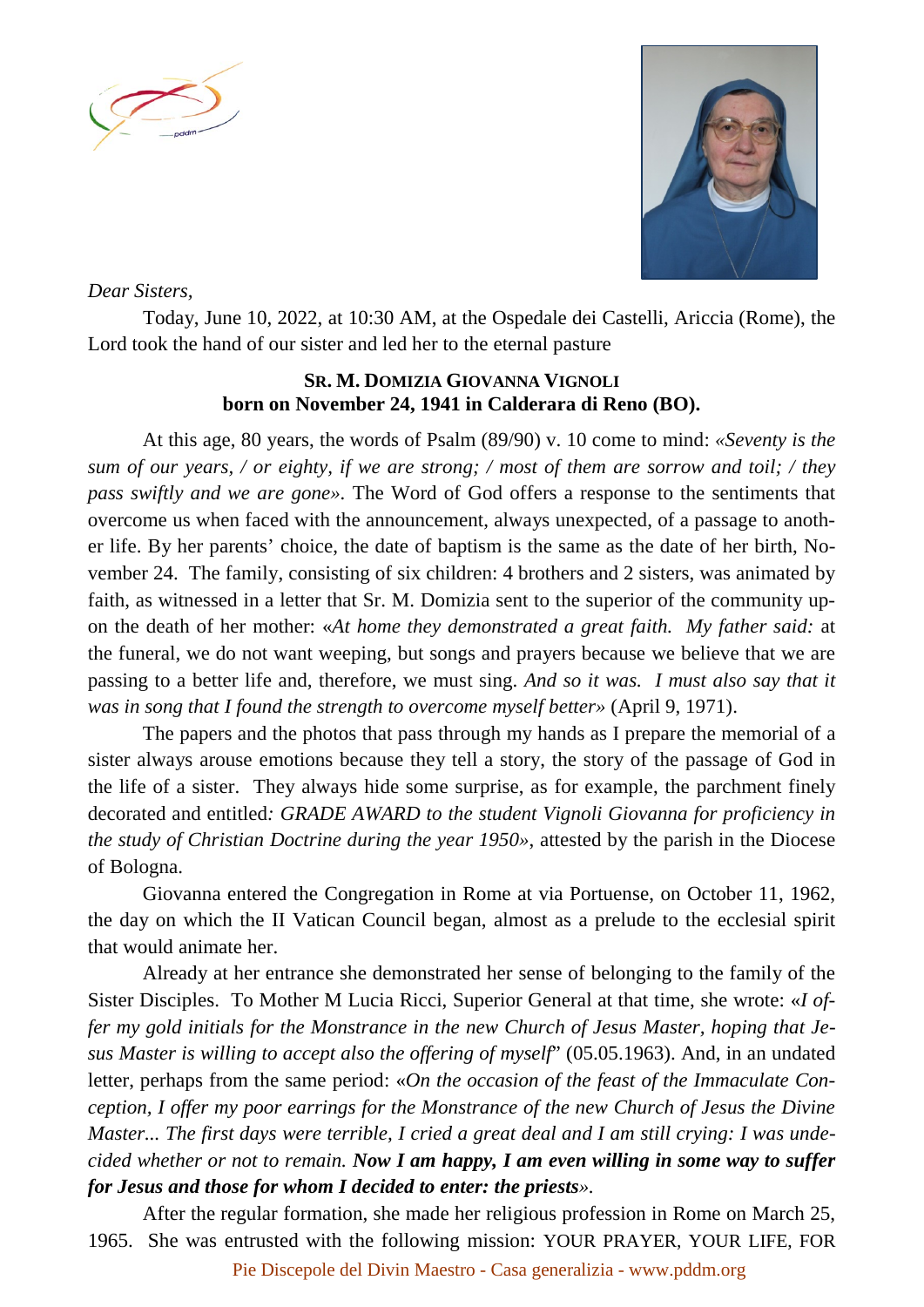HOLINESS THE DECOR OF THE HOUSE OF GOD, AS YOUR NAME SIGNIFIES. THAT ALL THOSE WHO ENTER THE CHURCH OF JESUS MASTER MAY RECEIVE LIGHT, GRACE, THAT THEY MAY BE SAVED, BECOME HOLY. – PRIEST BENEFACTORS OF THE PIOUS DISCIPLES. – MISSION: INDOCHINA.

She made her perpetual profession in Rome on March 25, 1971. She understood that this is a gift that cannot be compared to the limits of the person who is making the offering.

For several years after profession she was dedicated to study – secondary school in Rome, scientific high school in Bologna. In 1971 she was sent to the house of prayer in Camaldoli, then to Albano SSP, then to Remscheid (Germany) to study German. In 1972 she resumed studies in Religious Sciences at the *Angelicum*. In 1976 she was responsible for the library and the tape library of the RA House in Rome.

In 1979, in response to an ecclesial request, she joined the Secretariat for the Synod of Bishops as a *"Writer"*. The General Secretary, His Excellency Msgr. Jozef Tomko manifested his gratitude to the Congregation for this precious collaboration at the service of the Universal Church.

When the Institute deemed it necessary to conclude this collaboration, on December 15, 1987, Sr. M. Domizia received a long letter, from which we offer some excerpts: *«It is my hope that the years of involvement in the activities of the Synod of Bishops were for you not only an exalted way of living the religious ideal of the Sisters Pious Disciples of the Divine Master, but also a personal enrichment that will be a source of joy for you in the coming years. You experienced firsthand the evolution of an institution of the Universal Church, the Synod of Bishops, the expression and instrument of the collegiality desired by the Second Vatican Council and created by the venerable Pope Paul VI. You were personally an active part of this evolution and, since March 12, 1979, the date on which you began your service to the Apostolic See, five Synodal Assemblies have contracted a debt with you. I have the venerable office of communicating to you on this occasion the gratitude of the Holy Father John Paul II, the direct witness on many occasions of your efficient and generous work» (*+Jan Schotte, 15.12.1987*).* This is followed by the greetings and assurance of prayer for her new service within the Congregation. From 1988, she would be dedicated to the Administration of the Liturgical Apostolate Centers, then in the office of Subscriptions to *La Vita in Cristo e nella Chiesa,* besides her service as sacristan*.* From 1996 until 2006, in successive mandates, she was appointed treasurer, first on the regional level and then the provincial level. In this service she used her profound spirit of Pauline poverty, fostering the transparency and the responsibility in a task that is always delicate and vital for a Circumscription. From abundant prayer she drew light and wisdom. In 2007 she was appointed as local treasurer for the community of Albano DM. In 2012 she was sent to the General House for various services, then for a period of time in Camaldoli and then she would remain in Albano.

A gradual and progressive cognitive deficit made it necessary for her to remain in the community for the elderly and infirm sisters. For about a year she had recovered from a delicate surgical intervention to treat an aortic aneurysm. With the Covid infection in the Albano community, she required hospitalization from the time in which the intestinal complications of Covid remained unexplained, worsening her general condition until it led to her death.